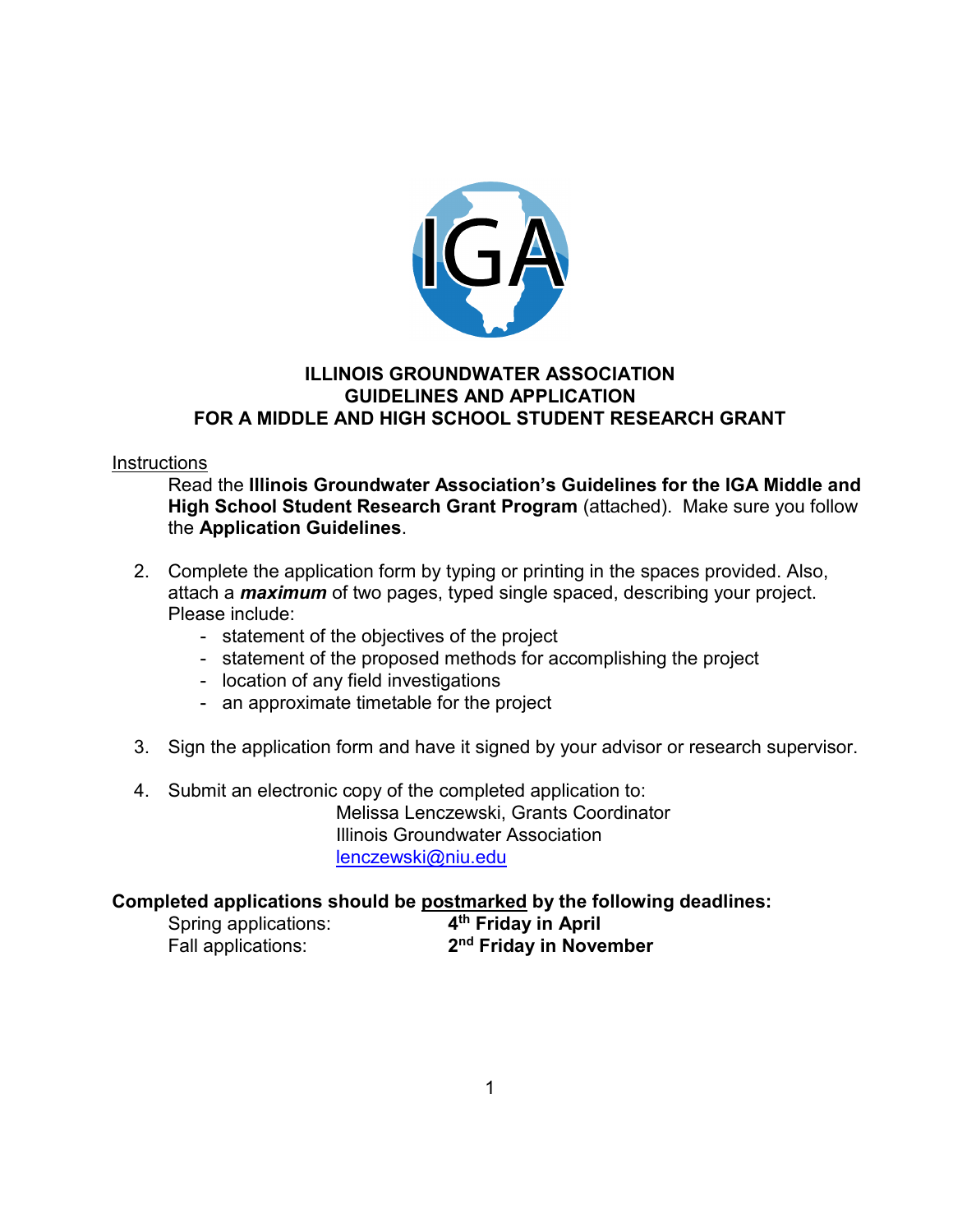## **ILLINOIS GROUNDWATER ASSOCIATION Guidelines for the IGA Middle and High Student Research Grant Program**

The Illinois Groundwater Association (IGA) makes available several small grants annually to help support middle and high school student research into groundwater-related projects. The purpose of the grant program is to:

- Foster awareness of groundwater-related issues in Illinois middle and high schools
- Support science teaching in Illinois schools
- Support student research into groundwater in Illinois or relevant to Illinois at a level at which IGA support can be significant
- Encourage the training and development of students as future water and groundwater professionals
- Encouraging the involvement of students in the goals and activities of the IGA.

Awards will be made on the basis of applications, which are competitively evaluated. Applications will be evaluated for the merit of the proposed project or work, the completeness of the proposal, the capability of the student investigator and teaching leader, and the reasonableness of the requested funding relative to the proposed work. The number and size of the awards will be at the discretion of the IGA Executive Committee. Individual awards up to \$250 will be considered.

## **Eligibility**

Any middle and high school program in the State of Illinois is eligible to apply for an IGA Middle and High School Research Grant. It is assumed that applications will be submitted by the lead teacher or administrator of the class. Students and teachers are not required to be members of IGA. Applications can be made once per year, but may not submit applications in consecutive years. Applicants may not receive more than one IGA Research Grant during the school year.

Previous IGA grant awardees can be reviewed at the IGA website- <http://www.illinoisgroundwater.org/sgrants.html>

## **Procedure**

The Executive Committee of the IGA shall announce requests for student applications for an IGA Middle and High School Research Grant as follows:

- In the IGA newsletter sent to IGA members (by e-mail).
- At IGA meetings
- Social media and the IGA web site
- Informal networks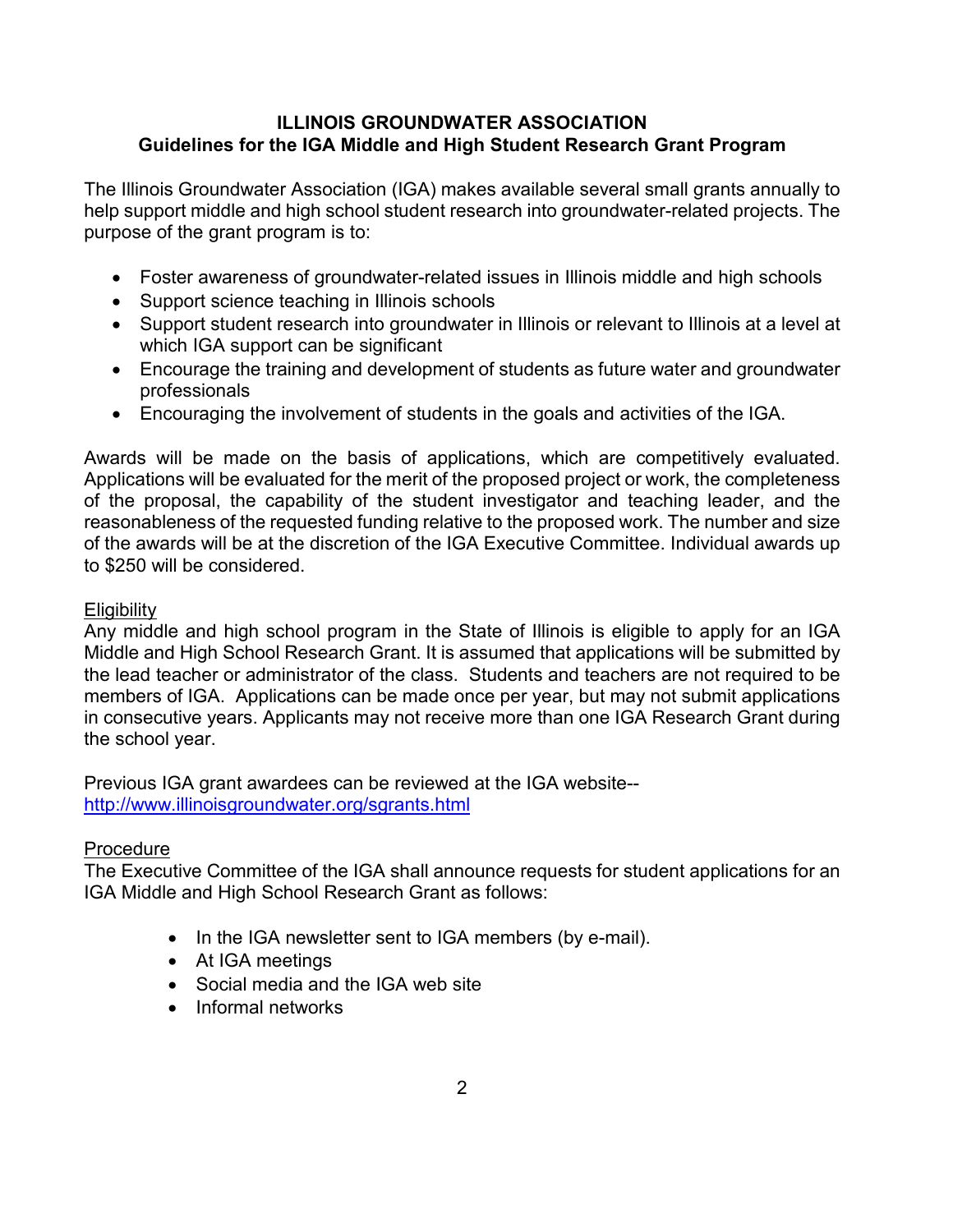Awards will be made at the discretion of the Executive Committee of the IGA according to funds available. A member of the Executive Committee who is a relative, advisor, or research supervisor of a student applicant may offer comments and recommendations concerning the application, but may not vote on the distribution of awards. Awards shall be made without consideration of the gender, religion, race, or ethnic background of the students. Recognizing the differences in ability and experience between student grade levels and in the scope and costs of their research, the Executive Committee will evaluate middle and high school applications separately and will try to award grants in each category. However, there shall be no maximum or minimum number of awards in either category, and the Executive Committee may refrain from making any award at all.

#### Application Guidelines

Applications should be concise and informative, and should define a research problem for which adequate preparation has been made. Each application should include a description of the research strategy to be used to solve a problem through: classroom, field, or laboratory work; an estimated budget of reasonable expenses; and a statement of other funds available for the project or activity. It is recognized that many student projects operate on a combination of small grants like the IGA Middle and High Student Research Grant.

The grants are to be used for expenses related to water and groundwater education and class projects. Appropriate expenses include materials and supplies, purchase of equipment that is otherwise not available to the class, and cost of educational materials that the student would not normally be able to conduct personally. Funds shall not be used for purchase of equipment or materials that should normally be available to the class, for payment to others to conduct work (such as typing, drafting, or routine laboratory analysis) that the class could reasonably be expected to perform personally, or for general expenses.

#### Award Procedure

The applications will be reviewed and awards decided within 4 to 6 weeks after the application deadline. The awards will be made by a single check to each recipient and should be used only for the purposes stated in the application. By the first day of February following receipt of the award, the teacher or administrator shall submit to the IGA Executive Committee a brief report of the research conducted, a brief accounting of the expenses paid with the award (no receipts are necessary), and a summary of the activity or project that will be included in the IGA newsletter. Any unused funds shall be returned to the IGA. If the grant applicant is unable to conduct the proposed research, the Secretary of the IGA shall be notified in writing and the IGA Executive Committee will determine if an extension of time shall be granted or if the funds shall be returned to the IGA.

Applicants are encouraged to present their research at an appropriate IGA meeting after the substantial completion of their project. Typically, this would be the Spring or Fall meeting in the calendar year after receiving the award.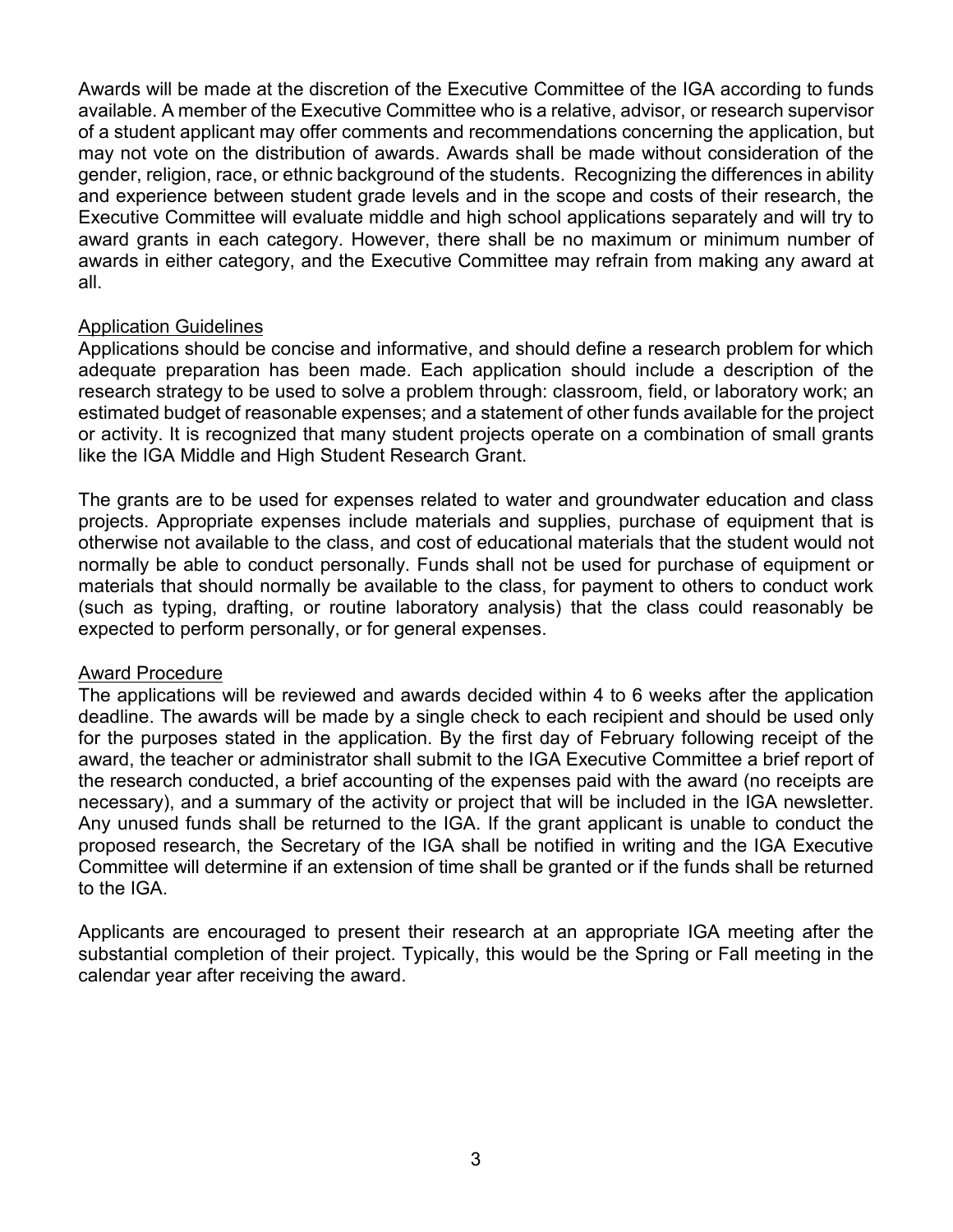# **Illinois Groundwater Association** Middle/High School Student Research Grant Application



| Name, Address, Phone, and Email of School Administrator: |  |  |  |
|----------------------------------------------------------|--|--|--|
|                                                          |  |  |  |
|                                                          |  |  |  |
|                                                          |  |  |  |
|                                                          |  |  |  |
|                                                          |  |  |  |
|                                                          |  |  |  |